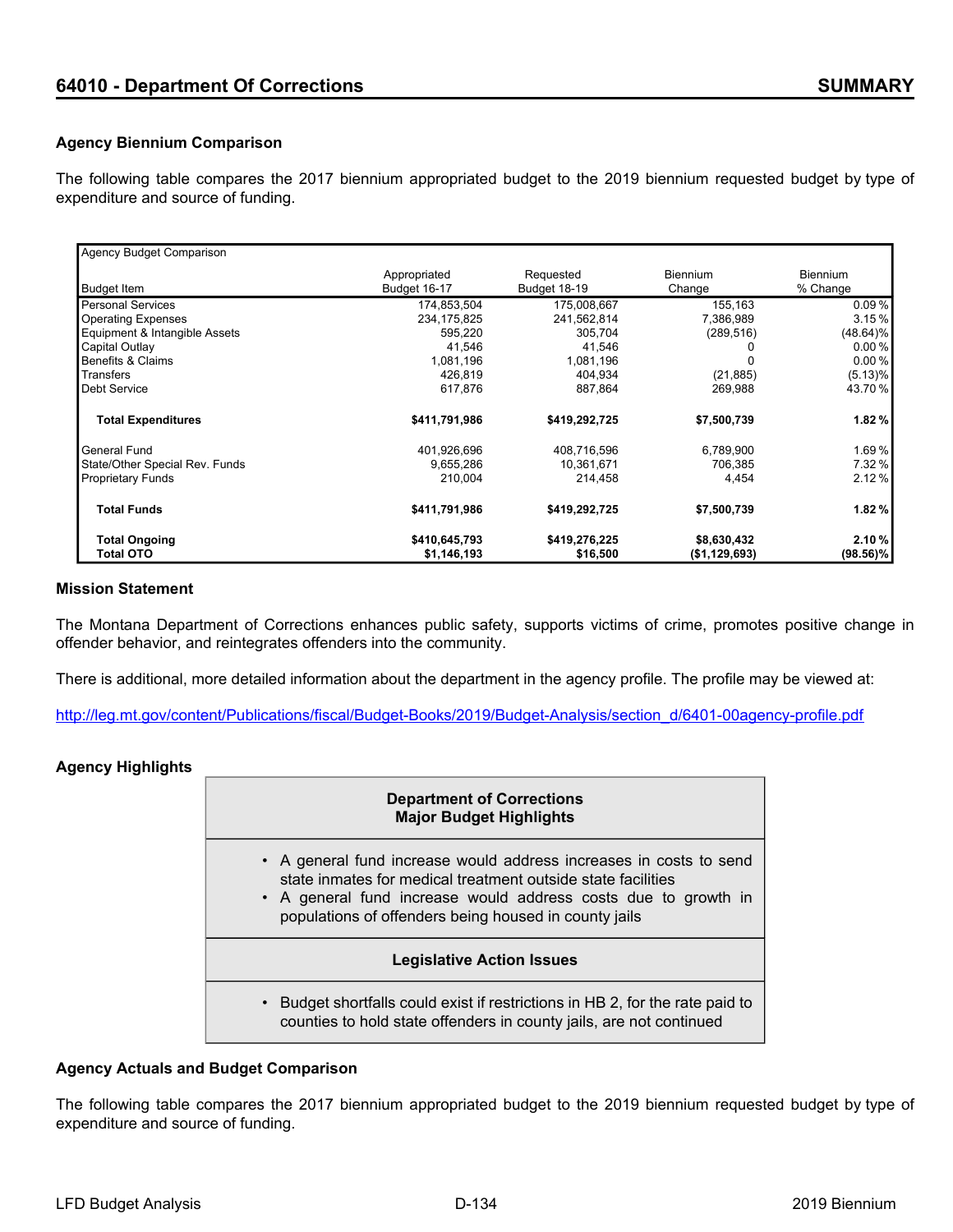| Agency Actuals and Budget Comparison |                            |                            |                            |                        |                           |
|--------------------------------------|----------------------------|----------------------------|----------------------------|------------------------|---------------------------|
| <b>Budget Item</b>                   | Actuals<br>Fiscal 2016     | Approp.<br>Fiscal 2016     | Approp.<br>Fiscal 2017     | Request<br>Fiscal 2018 | Request<br>Fiscal 2019    |
| FTE                                  | 1,269.02                   | 1,269.02                   | 1,269.02                   | 1,269.02               | 1,269.02                  |
| <b>Personal Services</b>             | 83,101,910                 | 84,194,883                 | 90,658,621                 | 87,394,328             | 87,614,339                |
| <b>Operating Expenses</b>            | 118,652,780                | 120,094,310                | 114,081,515                | 120,723,885            | 120,838,929               |
| Equipment & Intangible Assets        | 403,218                    | 417,368                    | 177,852                    | 152,852                | 152,852                   |
| Capital Outlay                       | 0                          | 20,773                     | 20.773                     | 20,773                 | 20,773                    |
| Benefits & Claims                    | 528,938                    | 540,598                    | 540,598                    | 540,598                | 540,598                   |
| <b>Transfers</b>                     | 222,409                    | 232,352                    | 194,467                    | 209,467                | 195,467                   |
| Debt Service                         | 308,129                    | 308,938                    | 308,938                    | 443,932                | 443,932                   |
| <b>Total Expenditures</b>            | \$203,217,384              | \$205,809,222              | \$205,982,764              | \$209,485,835          | \$209,806,890             |
| General Fund                         | 198,650,891                | 200,882,191                | 201,044,505                | 204, 197, 799          | 204,518,797               |
| State/Other Special Rev. Funds       | 4,463,718                  | 4,824,256                  | 4,831,030                  | 5,180,807              | 5,180,864                 |
| <b>Proprietary Funds</b>             | 102,775                    | 102,775                    | 107,229                    | 107,229                | 107,229                   |
| <b>Total Funds</b>                   | \$203,217,384              | \$205,809,222              | \$205,982,764              | \$209,485,835          | \$209,806,890             |
| <b>Total Ongoing</b><br>Total OTO    | \$202,654,379<br>\$563,005 | \$205,235,384<br>\$573,838 | \$205,410,409<br>\$572,355 | \$209,485,835<br>\$0   | \$209,790,390<br>\$16,500 |

## **Agency Discussion**

## *Agency Summary*

The Department of Corrections (DOC) is charged with efficiently utilizing state resources to develop and maintain comprehensive adult and youth corrections services. The primary responsibility of DOC is to house and/or provide services to adults and youth who are sentenced to DOC or one of the facilities it operates. DOC is also responsible for juvenile parole and adult probation and parole functions. However, juvenile probation services are part of the District Court Operations Program within the Judicial Branch.

The Department of Corrections provides services through the operation of state institutions, with state employees (such as probation and parole) and the purchase of incarceration and other services (such as community-based residential programs) via contracts with local governments and private not-for-profit and for-profit businesses throughout the state.

Costs and changes to the costs of the department are generally driven by several factors:

- Average daily population projections
- The level of supervision and/or treatment required and the availability of space in the appropriate settings
- Costs of contracts and state personnel
- Medical costs

## *Average Daily Population Projections*

When offenders are sentenced to either a facility or to the supervision of the department it assumes responsibility for placement of the offender within a facility most appropriate to that offender. Because the main mission of the department is to eventually return the offender back to the community as a law-abiding citizen, the department must have adequate capacity to place the offender in the most appropriate facility to address the issue of the offender's criminality. Montana State Prison for males and Montana Woman's Prison have design capacities that DOC has been bumping up against and managing populations to.

Barring additional capacity through a new prison facility DOC has some flexibility to add capacity by contracting to house more inmates in the private prison, Crossroads Correctional Center (CCC) in Shelby. DOC has added contractual capacity to CCC of 40 beds since preparing its 2017 biennium budget request two years ago. Other options to manage secure custody of offenders is to modify the configuration of existing facilities by adding beds to dormitory rooms where available. DOC is not currently requesting funding for any secure facility expansions.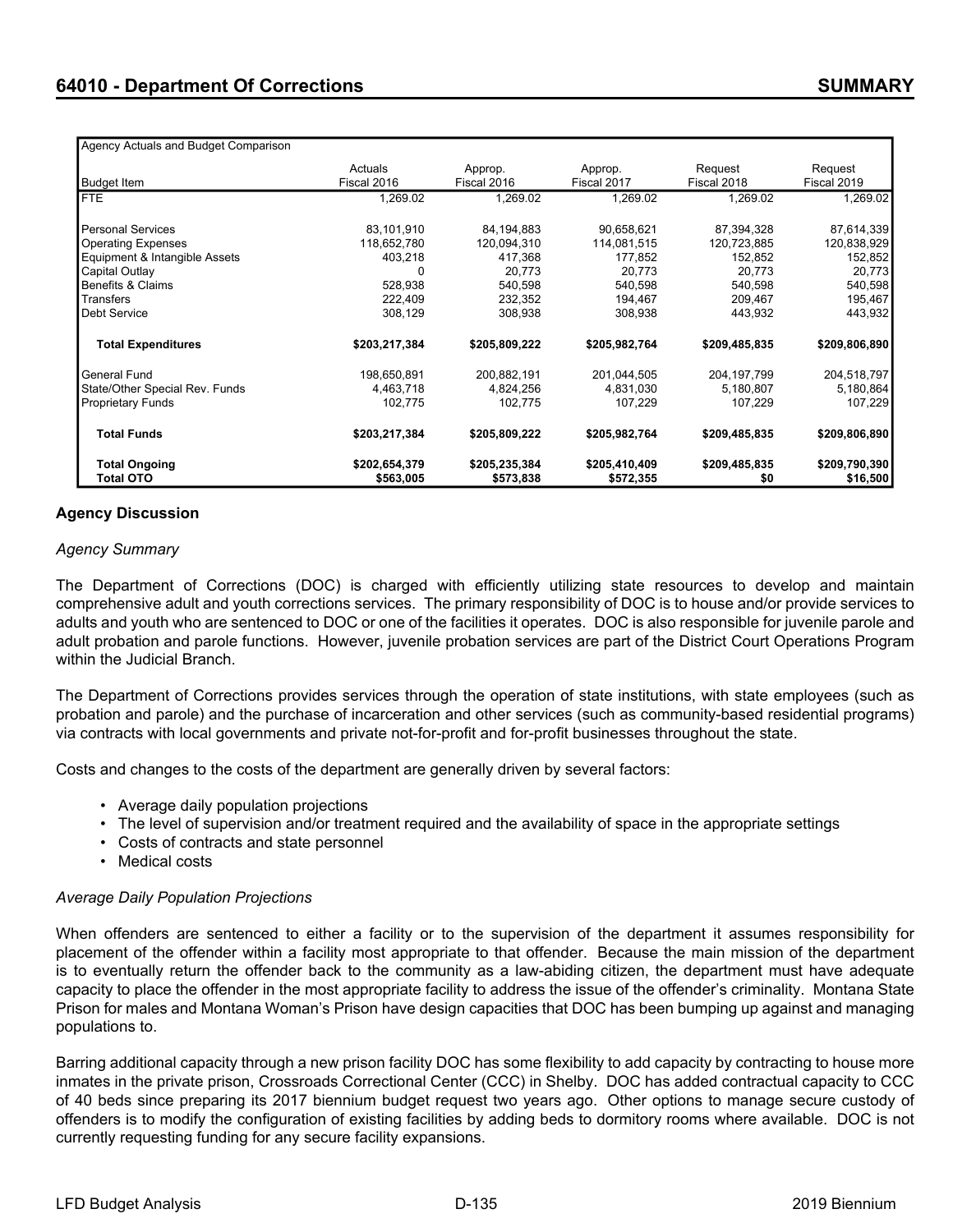During the 2017 interim, several studies associated with various aspects of Montana's criminal justice system were undertaken. The study that may have the greatest impact on the operations of DOC is the Commission on Sentencing, which was undertaken as a result of passage of SB 224 by the 2015 Legislature. The commission was aided in large part by staff resources provided by the Bureau of Justice Assistance, the Pew Center on the States, and Council of State Governments (CSG). The commission studied and made recommendations for legislation to the 2017 Legislature on the following areas that, if enacted, could impact the populations of offenders under DOC jurisdiction and costs of the agency in future years:

- Criminal justice laws
- Sentencing laws
- Laws on community corrections
- Behavioral health treatment services
- Laws related to the Board of Pardons and Parole
- Crime Victim's Compensation
- Laws related to supervision of probationers and defendants serving a deferred or suspended sentence

As the legislature has to act on any of these initiatives, there is no estimate of what increased or avoided costs will result. However, the staff from CGS provided the following preliminary estimates of the impact if all recommendations CGS offered were undertaken:

- Avert at least \$80 million between FY2018 and FY2023
- Reduce the prison population from the baseline projection by 518 people between FY2018 and FY2023, bringing the prison population below the current level
- Reduce the supervision population from the baseline projection by 2,639 people
- Double the number of people who can be served in prerelease centers with the existing number of beds
- Provide numerous tools that can enable counties to manage the growth in or reduce their jail populations
- Averting growth in the prison population and generating savings in this six-year time frame would position Montana to instead reinvest \$28 million in strategies to save beds, reduce recidivism, and increase public safety at a lesser cost to taxpayers.

The full Montana Justice Reinvestment Impacts and Reinvestments document and a list of bills associated with the council work can be found on the Commission on Sentencing Internet page at:

http://leg.mt.gov/css/Committees/Interim/2015-2016/Sentencing/Meetings/Oct-2016/oct-2016.asp

#### *5% Reduction Plan*

Statute requires that agencies submit plans to reduce general fund and certain state special revenue funds by 5%. A summary of the entire 2019 biennium 5% plan submitted for this agency is in the appendix. For this agency the 5% plan includes reductions totaling \$9.9 million general fund and \$262,822 state special revenue. The proposed reductions would include reducing contracted services (not specified how) to reduce general fund and reductions to Montana Correctional Enterprises prison canteen purchased to reduce state special revenue.

#### *Legislative Audit Findings*

#### **LFD COMMENT**

The Legislative Audit Division conducted a financial compliance audit of the Department of Corrections in September 2016. The audit found:

1. Changing inmate census and/or re-purposing youth correctional facilities would likely have cost implications for the department relating to construction/remodeling, changes in staffing levels and/or differences in per diem rates.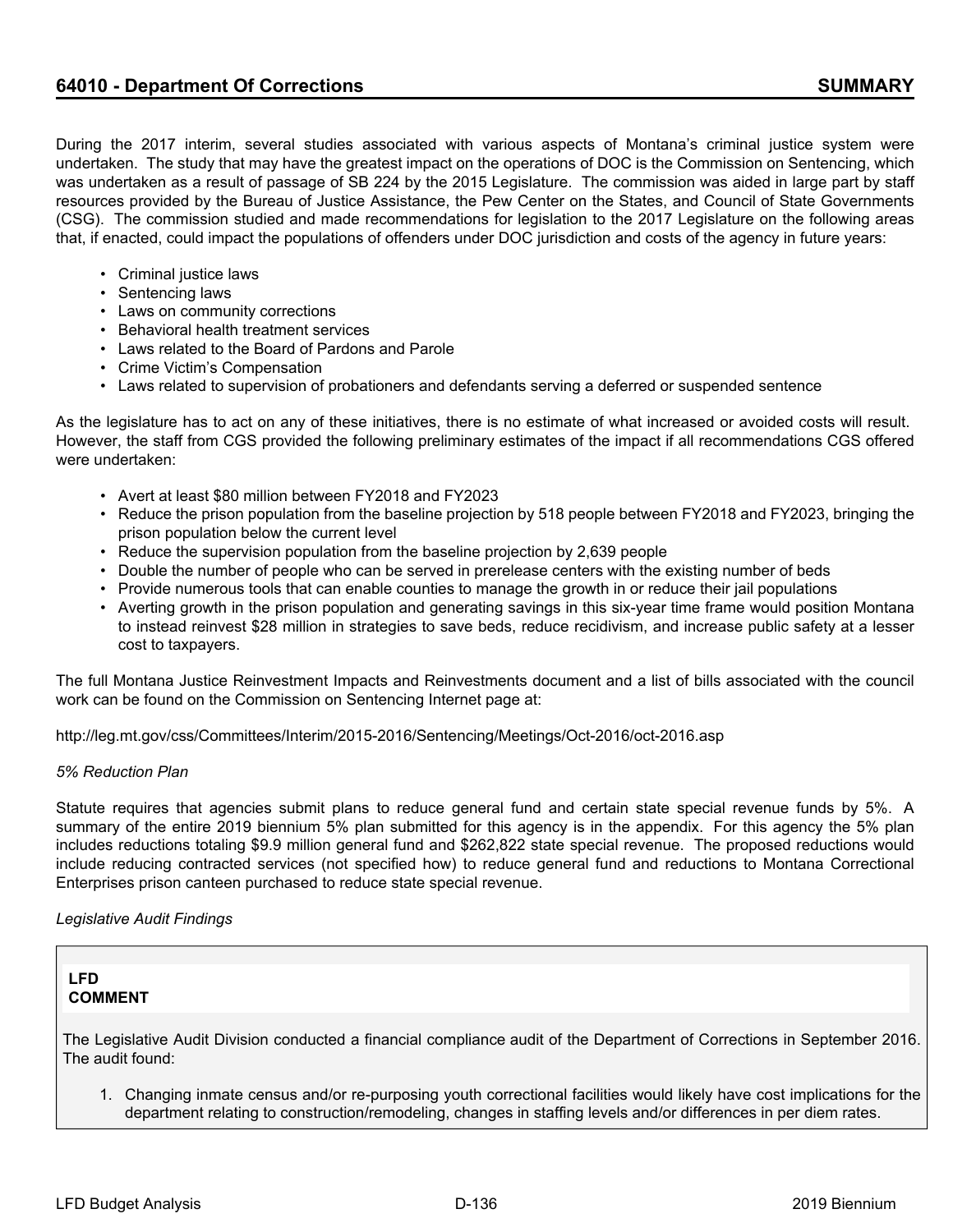The Legislative Auditor recommends the Department of Corrections comply with state law by:

- 1. Using state youth correctional facilities only for the purposes outlined in §52-5-101, MCA,
- 2. Not placing youth offenders in facilities used to execute sentences of adults convicted of crimes, and
- 3. Resuming state youth correctional activities at the Riverside state youth correctional facility.

The audit found:

- 1. Addressing accounting errors could result in changes to per diem payment calculations and associated expenditures affecting budget requests going forward,
- 2. Fees were not commensurate with costs fort eh department's Cook Chill internal service fund for FY 2016 and the resulting fund equity was excessive, and
- 3. Part of this recommendation relates to noncompliance with statute requiring department adoption of rules relating to collection of inmate medical and dental expenses. Despite statutory intent, the department has no mechanisms in place to charge inmates for costs associated with medical or dental treatment.

The Legislative Auditor recommends the Department of Corrections review and revise regional correctional facility per diem accounting processes to ensure:

- 1. The accrued liability balance at fiscal year-end reflects a reasonable estimate of the department's unpaid obligation to the facilities, in accordance with generally accepted accounting principles,
- 2. Per diem payments are charged to an expenditure account and appropriation, either through a payment recorded directly to an expenditure or through a payment made against a previously-established expenditure accrual, and
- 3. Charge fees commensurate with costs for cook chill products, as required by state law, and
- 4. Continue to develop and implement internal procedures to ensure compliance with all governing state laws.

Additional information on the audit can be found at: <http://leg.mt.gov/content/Publications/Audit/Report/16-15.pdf>

## **Comparison of FY 2017 Legislative Budget to FY 2017 Base**

Figure 1 demonstrates the beginning FY 2017 budget as adopted by the 2015 legislature, plus modifications done by the executive (and authorized in statute) during the interim, and the finalized 2017 Base Budget. The 2017 Base Budget was agreed upon by the Legislative Finance Committee and the executive as a measuring point to start the 2019 biennium budgeting process.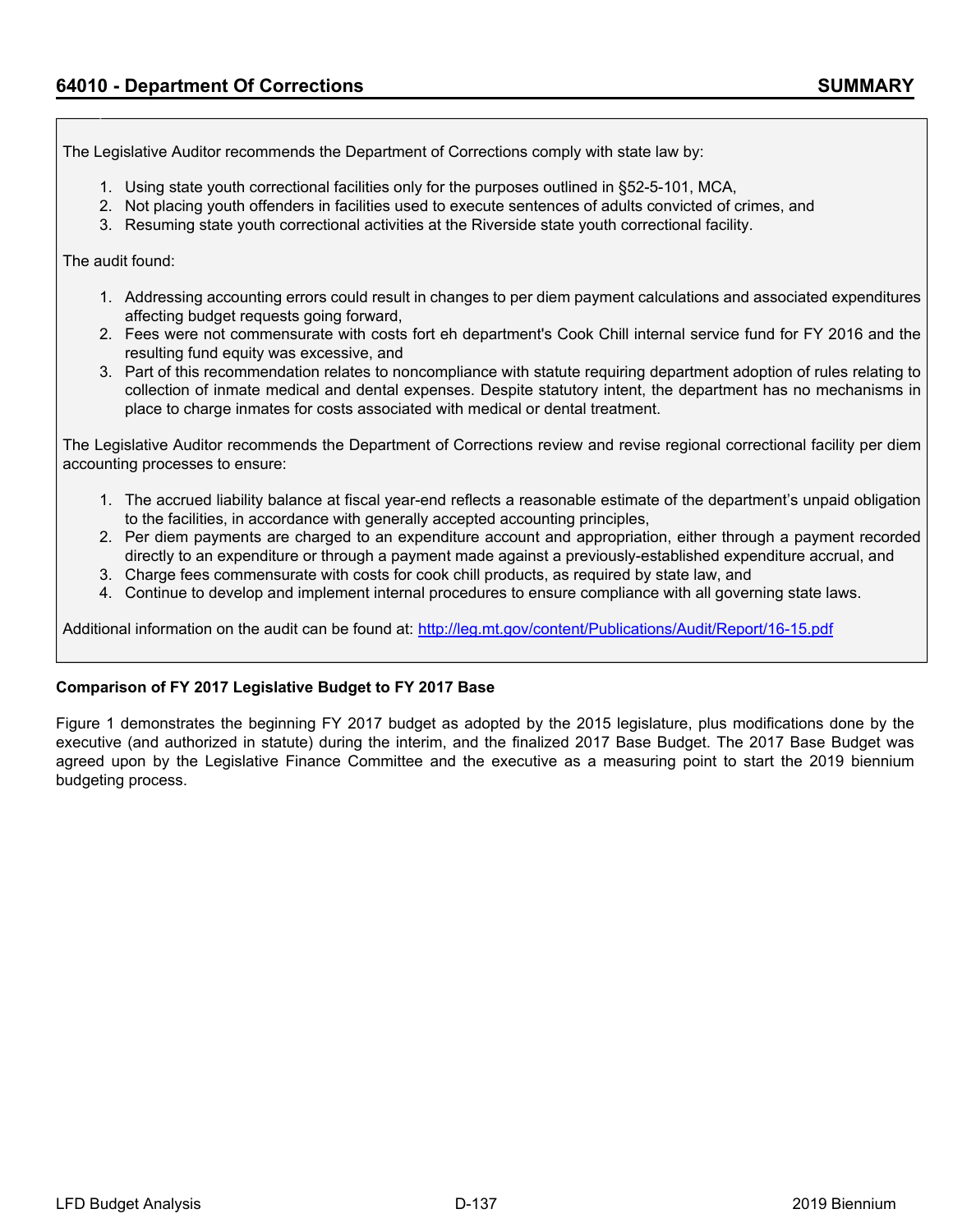| 64010 - Department Of Corrections              |                                               |                                                          |                                     |    |       |                          |                                                                         | <b>SUMMARY</b>     |
|------------------------------------------------|-----------------------------------------------|----------------------------------------------------------|-------------------------------------|----|-------|--------------------------|-------------------------------------------------------------------------|--------------------|
|                                                |                                               |                                                          | Figure 1                            |    |       |                          |                                                                         |                    |
|                                                |                                               | FY 2017 Appropriation Transactions - Dept of Corrections |                                     |    |       |                          |                                                                         |                    |
|                                                | Leg Approp                                    | Allocations                                              | Program<br><b>Transfers Changes</b> | OP | Other | 2017 Base                | % Change % Change<br>from<br>Legislative Approp +<br>Approp Allocations | from               |
| 01 Business Management Services                |                                               |                                                          |                                     |    |       |                          |                                                                         |                    |
| Personal Services<br><b>Operating Expenses</b> | \$8,144,660 \$432,413(\$515,334)<br>5,241,474 |                                                          | 28,860 (184,046)                    |    |       | \$8,061,739<br>5,086,288 | $-1.0%$<br>$-3.0%$                                                      | $-6.0%$<br>$-3.5%$ |
| Program Total                                  | 13,386,134                                    |                                                          | 461,273 (699,380)                   |    |       | 13,148,027               | $-1.8%$                                                                 | $-5.1%$            |
| 02 Probation & Parole Division                 |                                               |                                                          |                                     |    |       |                          |                                                                         |                    |
| Personal Services                              | 17,266,348                                    | 876,982                                                  | 161,262 66,628                      |    |       | 18,371,220               | 6.4%                                                                    | 1.3%               |
| <b>Operating Expenses</b>                      | 51,505,149                                    |                                                          | $(50,000)$ $(66,628)$               |    |       | 51,388,521               | $-0.2%$                                                                 | $-0.2%$            |
| Equipment & Assets                             | 18,235                                        |                                                          |                                     |    |       | 18,235                   | 0.0%                                                                    | 0.0%               |
| Transfers-out                                  | 6,250                                         |                                                          |                                     |    |       | 6,250                    | 0.0%                                                                    | 0.0%               |
| Debt Service                                   | 70,483                                        |                                                          |                                     |    |       | 70,483                   | 0.0%                                                                    | 0.0%               |
| Program Total                                  | 68,866,465                                    | 876,982                                                  | 111,262                             |    |       | 69,854,709               | 1.4%                                                                    | 0.2%               |
| 03 Secure Custody Facilities                   |                                               |                                                          |                                     |    |       |                          |                                                                         |                    |
| Personal Services                              | 39,666,173 2,321,956 (579,673)                |                                                          |                                     |    |       | 41,408,456               | 4.4%                                                                    | $-1.4%$            |
| <b>Operating Expenses</b>                      | 41,586,603                                    |                                                          |                                     |    |       | $(1,934,848)$ 39,651,756 | $-4.7%$                                                                 | $-4.7%$            |
| Equipment & Assets                             | 87,605                                        |                                                          |                                     |    |       | 87,605                   | 0.0%                                                                    | 0.0%               |
| Capital Outlay                                 | 20,773                                        |                                                          |                                     |    |       | 20,773                   | 0.0%                                                                    | 0.0%               |
| Tranefare out.                                 | 53.100                                        |                                                          |                                     |    |       |                          | በ በ%                                                                    | በ በ%               |

| Equipment & Assets                                | 18,235                         |         |                   |                 | 18,235                   | 0.0%    | 0.0%    |
|---------------------------------------------------|--------------------------------|---------|-------------------|-----------------|--------------------------|---------|---------|
| Transfers-out                                     | 6,250                          |         |                   |                 | 6,250                    | 0.0%    | 0.0%    |
| Debt Service                                      | 70,483                         |         |                   |                 | 70,483                   | 0.0%    | 0.0%    |
| Program Total                                     | 68,866,465                     | 876,982 | 111,262           |                 | 69,854,709               | 1.4%    | 0.2%    |
| 03 Secure Custody Facilities                      |                                |         |                   |                 |                          |         |         |
| Personal Services                                 | 39,666,173 2,321,956 (579,673) |         |                   |                 | 41,408,456               | 4.4%    | $-1.4%$ |
| <b>Operating Expenses</b>                         | 41,586,603                     |         |                   |                 | $(1,934,848)$ 39,651,756 | $-4.7%$ | $-4.7%$ |
| Equipment & Assets                                | 87,605                         |         |                   |                 | 87,605                   | 0.0%    | 0.0%    |
| Capital Outlay                                    | 20,773                         |         |                   |                 | 20,773                   | 0.0%    | 0.0%    |
| Transfers-out                                     | 53,100                         |         |                   |                 | 53,100                   | 0.0%    | 0.0%    |
| Debt Service                                      | 217,578                        |         |                   |                 | 217,578                  | 0.0%    | 0.0%    |
| Program Total<br>04 Mont Correctional Enterprises | 81,631,832 2,321,956 (579,673) |         |                   | $-$ (1,934,848) | 81,439,267               | $-0.2%$ | $-3.0%$ |
| Personal Services                                 | 770,825                        | 39,835  | 14,778            |                 | 825,438                  | 7.1%    | 1.8%    |
| <b>Operating Expenses</b>                         | 2,626,082                      |         |                   |                 | 2,626,082                | 0.0%    | 0.0%    |
| Transfers-out                                     | 135,117                        |         |                   |                 | 135,117                  | 0.0%    | 0.0%    |
| Program Total                                     | 3,532,024                      | 39,835  | 14,778            |                 | 3,586,637                | 1.5%    | 0.4%    |
| 05 Youth Services                                 |                                |         |                   |                 |                          |         |         |
| Personal Services                                 | 11,474,712                     |         | 607,180 (129,788) |                 | 11,952,104               | 4.2%    | $-1.1%$ |
| <b>Operating Expenses</b>                         | 2,183,365                      |         |                   |                 | 2,183,365                | 0.0%    | 0.0%    |
|                                                   |                                |         |                   |                 |                          |         |         |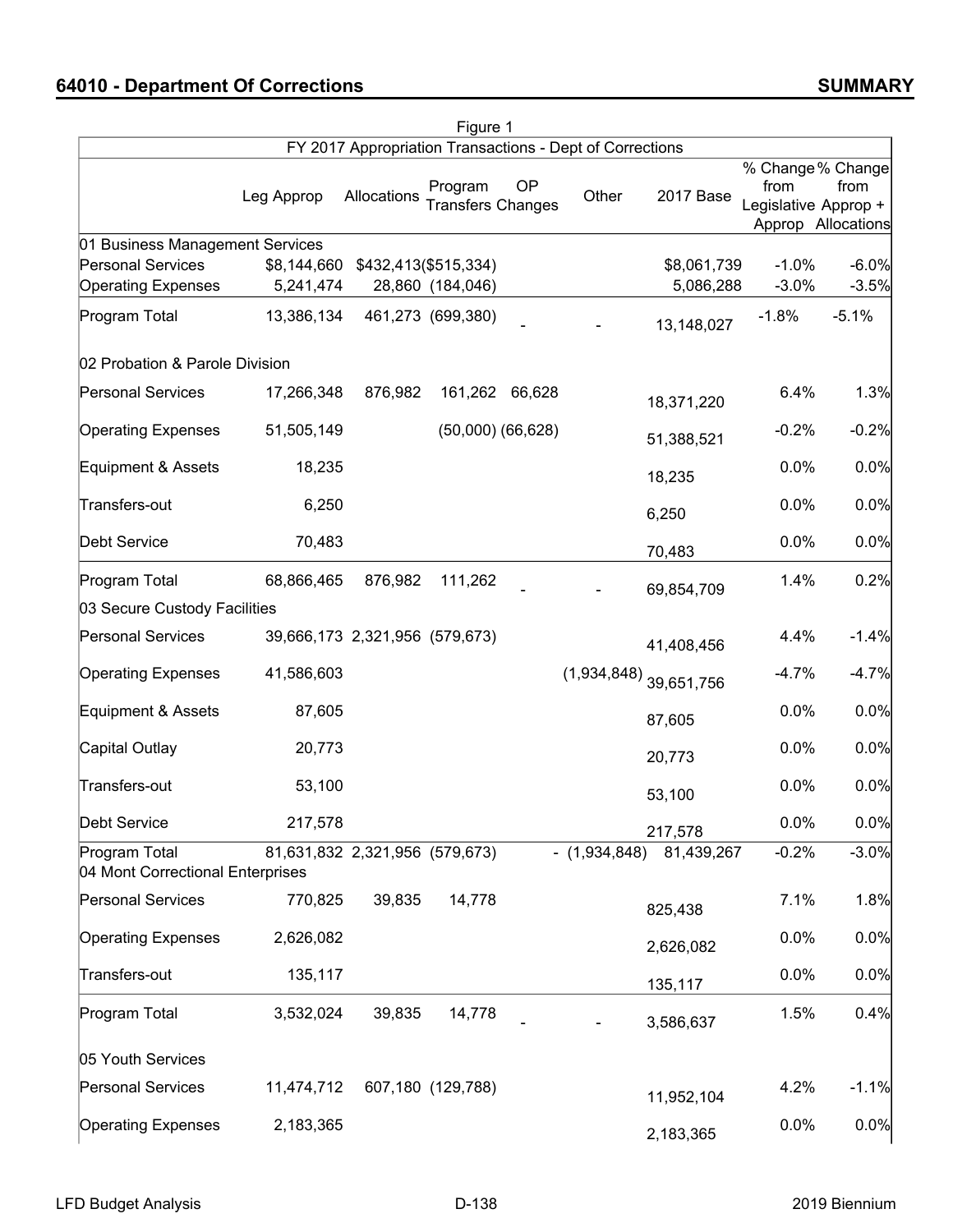| Equipment & Assets                                | 47,012                   |         |                   |                               | 47,012     | 0.0%   | 0.0%    |  |
|---------------------------------------------------|--------------------------|---------|-------------------|-------------------------------|------------|--------|---------|--|
| Benefits & Claims                                 | 540,598                  |         |                   |                               | 540,598    | 0.0%   | 0.0%    |  |
| Debt Service                                      | 20,877                   |         |                   |                               | 20,877     | 0.0%   | 0.0%    |  |
| Program Total                                     | 14,266,564               |         | 607,180 (129,788) |                               | 14,743,956 | 3.3%   | $-0.9%$ |  |
| 06 Clinical Services                              |                          |         |                   |                               |            |        |         |  |
| Personal Services                                 | 7,896,209                | 547,344 | 251,462           |                               | 8,695,015  | 10.1%  | 3.0%    |  |
| <b>Operating Expenses</b>                         | 12,911,457               |         | 50,000            |                               | 12,961,457 | 0.4%   | 0.4%    |  |
| Program Total                                     | 20,807,666               | 547,344 | 301,462           |                               | 21,656,472 | 4.1%   | 1.4%    |  |
| 07 Board of Pardons & Parole                      |                          |         |                   |                               |            |        |         |  |
| Personal Services                                 |                          |         | 797,294           |                               | 797,294    | 100.0% | 100.0%  |  |
| <b>Operating Expenses</b>                         |                          |         | 184,046           |                               | 184,046    | 100.0% | 100.0%  |  |
| Program Total                                     |                          |         | 981,340           |                               | 981,340    | 100.0% | 100.0%  |  |
| <b>Grand Total</b>                                | \$202,490,685\$4,854,570 |         | \$0               | \$0(\$1,934,848)\$205,410,408 |            | 1.4%   | $-0.9%$ |  |
| Leg Approp = Legislative Appropriations           |                          |         |                   |                               |            |        |         |  |
| Allocations = include Contingency Base & Pay Plan |                          |         |                   |                               |            |        |         |  |
| OP = Operating Plan Changes                       |                          |         |                   |                               |            |        |         |  |

Significant budget changes adopted by the executive include:

The functions of the Board of Pardons and Parole were removed from the Business Management Services Division to establish a new Board of Pardons and Parole Program

- \$1.9 million general fund was moved from FY 2017 to FY 2016 to fund a budget shortfall associated with housing inmates in county jails
- 2.00 FTE and nearly \$129,000 general fund were transferred from the Youth Services program to the Clinical Services Division
- 1.00 FTE and \$81,500 general fund were transferred from the Youth Services program to the Business Management Services Division
- 2.00 FTE and nearly \$96,00 were transferred from the Secure Custody Facilities program to the Business Management Services Division

## **Funding**

The following table shows proposed agency funding by source of authority. Funding for each program is discussed in detail in the individual program narratives.